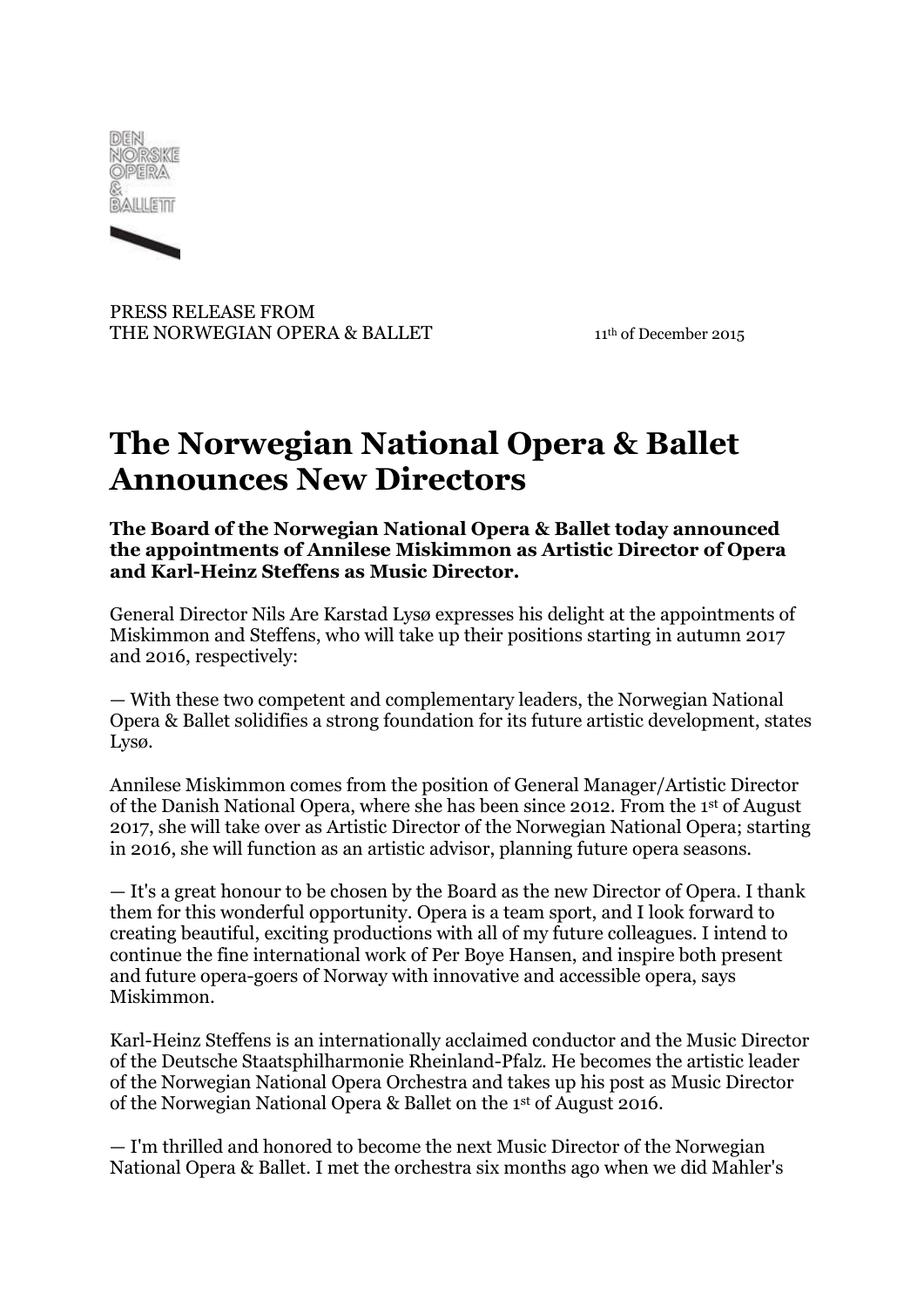Seventh together, and it was a marvelous concert. I am very happy to be part of such a wonderful leadership team and look forward to making great opera and great ballet in this amazing house, says Steffens.

## **Biographies:**

**Annilese Miskimmon** (b. 1974) has been General Manager/Artistic Director of Den Jyske/Danish National Opera since 2012. She was born in Bangor, near Belfast, Northern Ireland, earned an Bachelor of Arts in English Literature from Christ's College, Cambridge, and a Postgraduate of Arts Administration from City University at the Barbican, London. She was Consultant Associate Director for Glyndebourne Festival Opera, and from 2005 to 2013 was the Artistic Director of Opera Theatre Company Ireland. She has worked extensively in many prestigious international opera houses. Future directing plans include *Madama Butterfly*/Puccini for the Glyndebourne Festival and Tour, her debuts for the Royal Swedish Opera Stockholm and the Liceu Barcelona and *I puritani*/Bellini for Den Jyske/Danish National Opera. She is a passionate supporter of new work, recently commissioning a new symphony opera for the Aarhus 2017 European City of Culture based on the film *Brødre* (Brothers) by Susanne Bier. She has an international reputation for invigorating neglected masterpieces as well as reinventing classic opera in a way that delights and ensures accessibility for modern audiences. This includes major recent projects for Den Jyske Opera, such as Democratic Opera and the DJO Opera Virgins initiative.

Her critically acclaimed work has been nominated or won awards including the Royal Philharmonic Society Awards, UK Theatre Awards, South Bank Arts Awards, Canadian Dora, and Irish Times Theatre Awards. She is an active member of Opera Europa and a regular press, radio, and tv commentator and conference speaker.

**Karl-Heinz Steffens** (b. 1961) studied clarinet with Ulf Rodenhäuser at the State University of Music and Performing Arts Stuttgart. After his first engagement as a clarinetist at the Staatstheater Kassel, Steffens became one of the world's most highly regarded instrumentalists, serving as Principal Clarinet of the Frankfurt Opera, the Bavarian Radio Symphony and the Berlin Philharmonic, as well as maintaining an active solo career. In 2001, he was appointed Professor in Clarinet at the Hanns Eisler School of Music Berlin, where he taught until 2008.

In 2007, Karl-Heinz Steffens relinquished his post as Principal Clarinet of the Berlin Philharmonic and his international solo career and devoted himself to conducting and to taking up the position of General Music Director of the Staatskapelle and Opera Halle (2007-2013). At the start of the 2009/10 season, he took up a further appointment as Music Director of the Deutsche Staatsphilharmonie Rheinland-Pfalz in Ludwigshafen.

Since then, Steffens has been in huge demand as a guest conductor internationally. The past two seasons have seen his debuts with the Berlin Philharmonic, Munich Philharmonic, Vienna Symphony, Philharmonia Orchestra, Orchestre